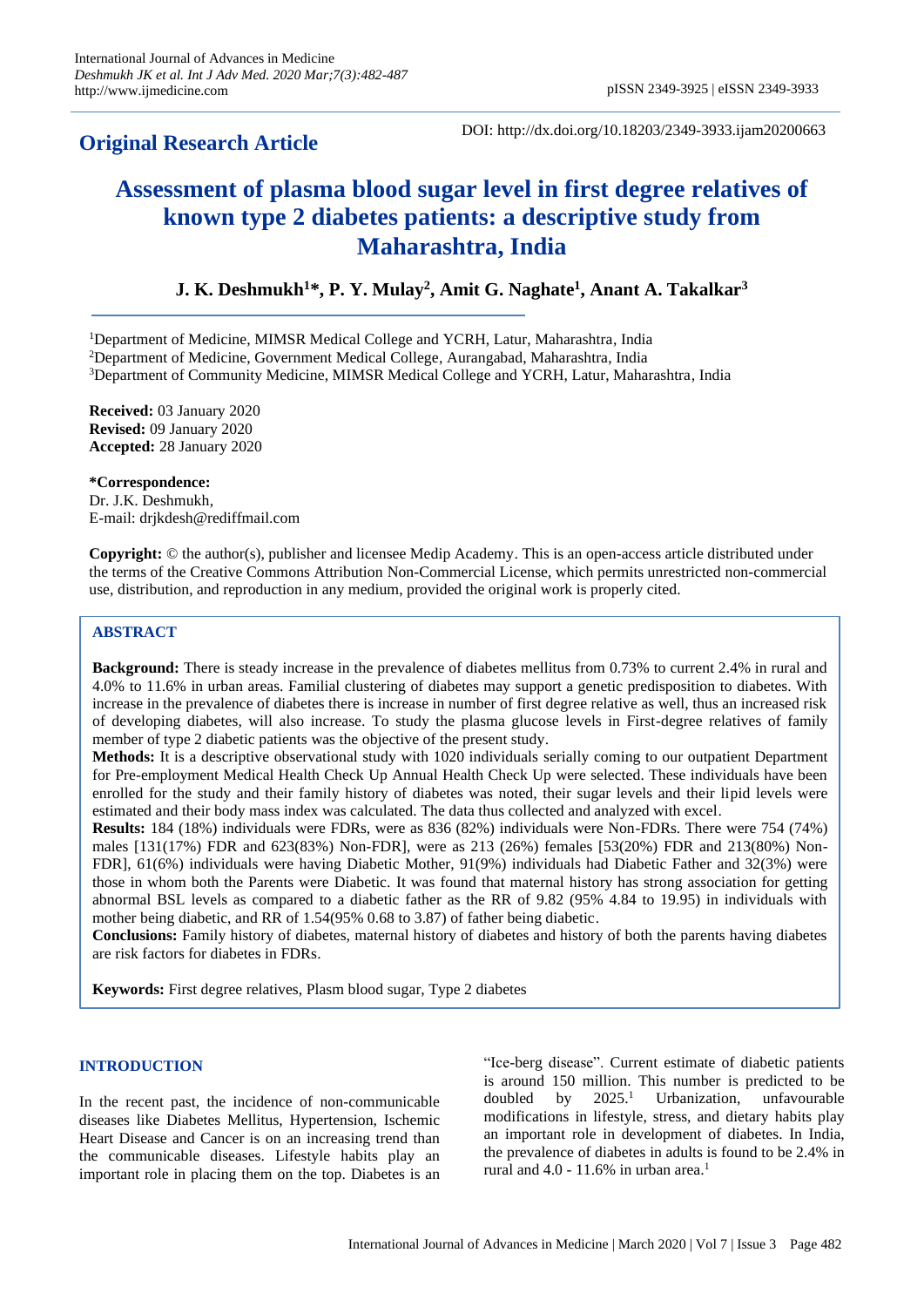The World Health Organization (WHO) has recently acknowledged that India has maximum number of diabetic patients than does any given country (around 37.77 million diabetics in India in 2004; 21.4 million in urban areas and 16.36 million in rural areas).<sup>2</sup> This number is projected to be increased to 57 million by the year 2025. India is thus the "Diabetic Capital of the world".<sup>3</sup>

Since 1938 there has been a steady increase in the prevalence of diabetes mellitus from 0.73% to current 2.4% in rural and 4.0% to 11.6% in urban areas.<sup>1</sup> Diabetes in all form is one of the most important chronic diseases of the developed and developing world.<sup>4</sup> Diabetes is the single, most important metabolic disease recognized worldwide as one of the leading cause of death and disability.<sup>5</sup> Family members of people with diabetes are at higher risk of developing diabetes. The inheritance pattern is, however, unclear. Though a series of candidate genes have been investigated, none has been identified that contribute significantly to the development of the disease.

Presence of a parental history is associated with impairments in insulin sensitivity and/or insulin secretion and may therefore modify the effect of obesity on glucose homeostasis. If the association between obesity and hyperglycemia is different in individuals with a parental history of diabetes, this may affect decisions about weight reduction and screening for diabetes. Although both obesity and parental history of diabetes have been studied extensively, information on the effect of combinations of these risk factors on hyperglycemia is limited. Most studies were too small to provide precise estimates of diabetes.<sup>6</sup>

Hence, it was decided to study the plasma glucose levels of first-degree relatives of known diabetic individuals for early detection of abnormal plasma glucose levels, and to prevent further impairment and formation of diabetes and influence of parental history on getting diabetes and find prevalence of diabetes in them.

Aim was to study the plasma glucose levels in Firstdegree relatives of family member of type 2 diabetic patients and to study the correlation between anthropometry measurements and plasma glucose levels were the main objectives of the present study.

#### **METHODS**

The study was an observational study, conducted in Deenanath Mangeshkar multispecialty hospital, Pune over a period of 18months. (from 1st September 2007 to 28th February 2009).

#### *Inclusion criteria*

Patients aged 18 and above coming to outpatient department for pre employment medical health check-up or annual health check-up. Study group consisted of asymptomatic 1st degree relatives of known diabetic patients (Father, mother, brother, sisters) control group of asymptomatic non 1st degree and non-2nd degree relatives of non-diabetic individuals.

#### *Exclusion criteria*

Known cases of DM, persons having systemic illness like thyroid, dyslipidemia persons, persons on steroid therapy 2nd degree relatives of known diabetic persons.

In this observational study total 1020 of individuals were included. The details of the history as demographic, personal, family history, regarding of symptoms suggestive of diabetes and any significant past history. The patients were examined and vitals noted. Their BMI were calculated. Their fasting, lipid profile and post prandial, sugars were estimated blood sugar was done by GODPOD method and lipid estimation was done by RXDAYTONA and Triglyceride by GPDPAP method.

Criteria for the diagnosis of diabetes were followed as per ADA 2007 guidelines.

The data was processed using the statistical stools like Microsoft office excel 2003, "SPAS10" EPI inf and ODDs calculation. Test of significance used was chi square test.

If the 'p' value is less than  $0.05$  (<0.05), it is considered as statistically significant and if the p value is greater than 0.05 (>0.05) it is considered as not significant.

#### **RESULTS**

Out of 1020 subjects involved in our study, majority i.e. 462 (45%) were from 18-29 years age group followed by 217 (21%) from 30-39 years age group and 136 (13%) from 40-49 years age group. Out of 1020 subjects involved in our study, majority i.e. 74% were males and 26% were females (Table 1).

#### **Table 1: Distribution according to age and gender (n=1020).**

|                    |           | <b>Frequency</b> | <b>Percent</b> |
|--------------------|-----------|------------------|----------------|
| Age group in years | 18-29     | 462              | 45             |
|                    | 30-39     | 217              | 21             |
|                    | $40 - 49$ | 136              | 13             |
|                    | 50-59     | 70               |                |
|                    | $60 - 69$ | 101              | 10             |
|                    | $\geq 70$ | 34               |                |
| Gender             | Male      | 754              | 74             |
|                    | Female    | 266              | 26             |

Out of 76 subjects with BSL fasting more than 126 mg/dl, in 36 subjects there was no family history of diabetes, in 18 i.e. 24% cases both parents were diabetic,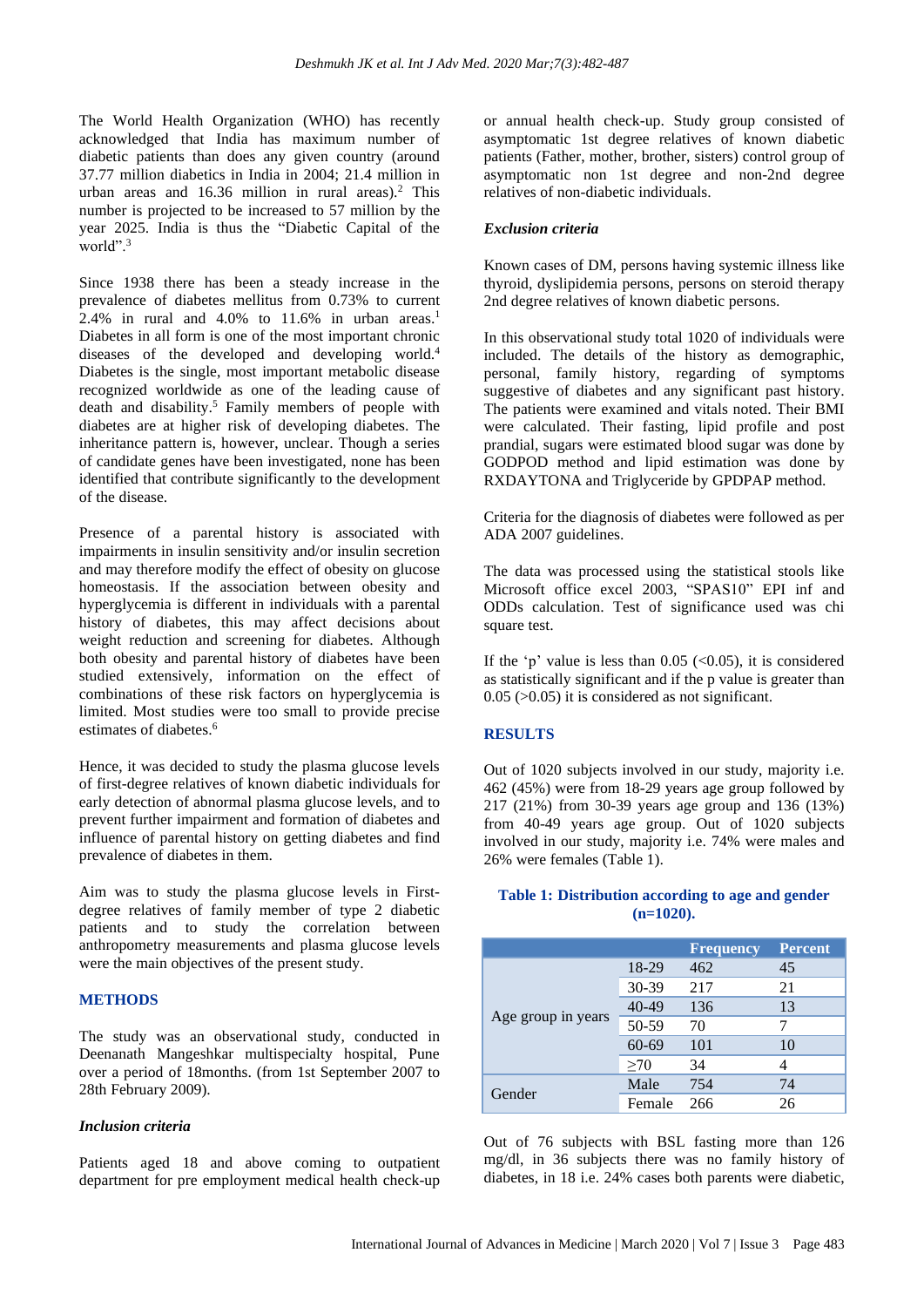in 16 (21%) cases mother was found to be diabetic. There is statistically significant association was found between BSL fasting and family history  $(p<0.001)$  (Table 2).

Out of 28 subjects with BSL postprandial more than 200 mg/dl, in 21 subjects there was no family history of diabetes and in 5 cases i.e. 17%, mother was found to be diabetic. There is statistically significant association was found between BSL PP and family history  $(p<0.001)$ (Table 3).

#### **Table 2: Distribution according to BSL fasting and family history.**

|                         | <b>BSL</b> (FF)  |         |                  |         |                  |         |              |
|-------------------------|------------------|---------|------------------|---------|------------------|---------|--------------|
| <b>Family history</b>   | < 100            |         | $100 - 125$      |         | >126             |         | <b>Total</b> |
|                         | <b>Frequency</b> | Percent | <b>Frequency</b> | Percent | <b>Frequency</b> | Percent |              |
| Mother                  | 26               |         | 19               |         | 16               |         | 61           |
| Father                  | 61               |         | 24               |         |                  |         | 91           |
| <b>Both the Parents</b> | 10               |         |                  |         | 18               | 24      | 32           |
| No family History       | 575              | 85      | 225              | 83      | 36               | 47      | 836          |
| Total                   | 672              | 100     | 272              | 100     | 76               | 100     | 1020         |

The chi-square statistic is 157.13. The p-value is  $\leq 0.00001$ . The result is significant at p $\leq 0.05$ .

#### **Table 3: Distribution according to BSL postprandial and family history.**

|                         | <b>BSL</b> (PP)  |         |                  |                |                  |         |              |
|-------------------------|------------------|---------|------------------|----------------|------------------|---------|--------------|
| <b>Family history</b>   | < 140            |         | $140 - 199$      |                | $\geq$ 200       |         | <b>Total</b> |
|                         | <b>Frequency</b> | Percent | <b>Frequency</b> | <b>Percent</b> | <b>Frequency</b> | Percent |              |
| Mother                  | 14               | 4       |                  |                |                  |         | 20           |
| Father                  |                  |         |                  |                |                  |         | 19           |
| <b>Both the Parents</b> |                  |         |                  | 6              |                  | 4       |              |
| No family History       | 291              | 88      | 46               | 90             | 21               | 75      | 358          |
| Total                   | 329              | 100     | 51               | 100            | 28               | 100     | 408          |

The chi-square statistic is 14.78. The p-value is 0.022. The result is significant at  $p < 0.05$ 

#### **Table 4: Distribution according to BSL fasting and age group.**

| <b>BSL</b> (FF) | 20-40            |                | $41 - 60$        |                | >60              |                |              |
|-----------------|------------------|----------------|------------------|----------------|------------------|----------------|--------------|
|                 | <b>Frequency</b> | <b>Percent</b> | <b>Frequency</b> | <b>Percent</b> | <b>Frequency</b> | <b>Percent</b> | <b>Total</b> |
| >100            | 530              | 74             | 97               | 50             | 45               | 40             | 672          |
| 100-125         | 150              | 21             | 70               | 36             | 52               | 46             | 272          |
| $\geq$ 126      | 34               |                | 26               | 14             | 16               | 14             | 76           |
| Total           | 714              | 100            | 193              | 100            |                  | 100            | 1020         |

The chi-square statistic is 80.60. The p-value is <0.00001. The result is significant at  $p \le 0.05$ 

#### **Table 5: Distribution according to BSL fasting and gender.**

| <b>BSL</b> (FF) | <b>Female</b>    |                | <b>Male</b>      |                |              |
|-----------------|------------------|----------------|------------------|----------------|--------------|
|                 | <b>Frequency</b> | <b>Percent</b> | <b>Frequency</b> | <b>Percent</b> | <b>Total</b> |
| < 100           | 182              | 68             | 490              | 65             | 672          |
| $100 - 125$     | 70               | 26             | 202              |                | 272          |
| $\geq$ 126      |                  |                | 63               |                | 76           |
| Total           | 266              | 100            | 754              | 100            | 1020         |

The chi-square statistic is 2.86. The p-value is 0.23. The result is not significant at  $p \le 0.05$ .

BSL between 100-125 was seen in 21% subjects from 20- 40 years age, 36% from 41-60 years, 46% from above 60 years age. This difference in the proportion of cases with different age group was found to be statistically significant ( $p<0.05$ ) (Table 4). BSL between 100-125 was seen in 26% females as compared to 27% males. BSL above 126 was observed in 6% females as compared to 8% males. This difference in the proportion of cases with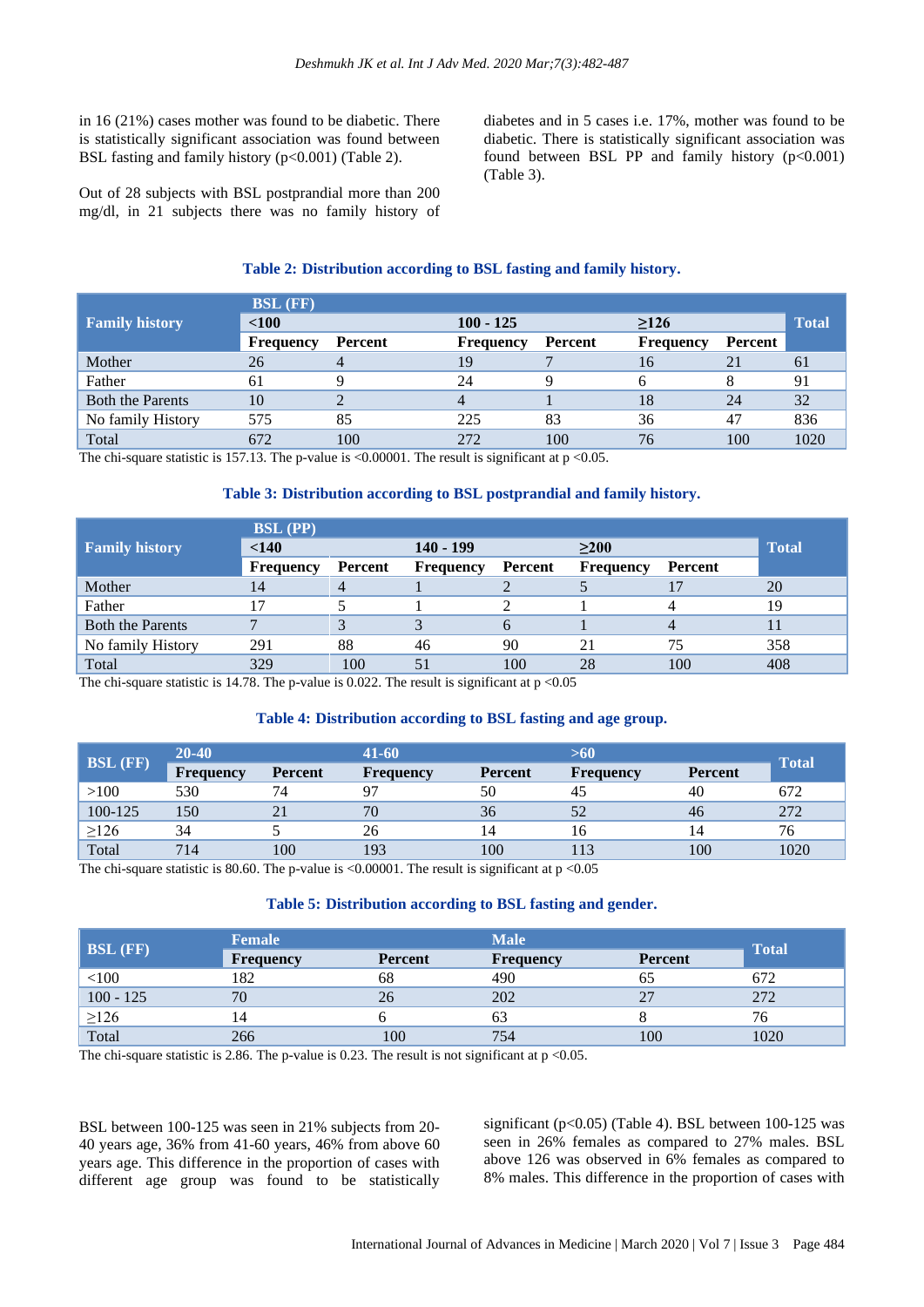respect to gender was found to be statistically significant  $(p<0.05)$  (Table 5).

|               | <b>BSL</b> (FF) |         |                  |         |                  |          |              |
|---------------|-----------------|---------|------------------|---------|------------------|----------|--------------|
| <b>BMI</b>    | < 100           |         | $100 - 125$      |         | $\geq$ 126       |          | <b>Total</b> |
|               | Frequency       | Percent | <b>Frequency</b> | Percent | <b>Frequency</b> | Percent  |              |
| < 18.5        | 39              | 6       |                  |         | $\theta$         | $\theta$ | 46           |
| $18.5 - 22.9$ | 235             | 35      | 60               | 22      | 17               | 22       | 312          |
| $23 - 24.9$   | 133             | 20      | 49               | 18      | 13               |          | 195          |
| $\geq$ 25     | 265             | 39      | 156              | 57      | 46               | 61       | 467          |
| Total         | 672             | 100     | 272              | 100     | 76               | 100      | 1020         |

#### **Table 6: Distribution according to correlation between BSL fasting and BMI.**

The chi-square statistic is 37.27. The p-value is <0.00001. The result is significant at  $p \le 0.05$ 

#### **Table 7: Distribution according to correlation between BSL fasting and BMI.**

|               | <b>BSL</b> (PP) |         |                  |         |                  |         |              |
|---------------|-----------------|---------|------------------|---------|------------------|---------|--------------|
| <b>BMI</b>    | $<$ 140         |         | $140 - 199$      |         | >200             |         | <b>Total</b> |
|               | Frequency       | Percent | <b>Frequency</b> | Percent | <b>Frequency</b> | Percent |              |
| <18.5         |                 |         | O                |         |                  |         |              |
| $18.5 - 22.9$ | 71              |         |                  | 10      |                  |         | 77           |
| $23 - 24.9$   | 67              | 20      |                  | 16      |                  | 14      | 79           |
| $\geq$ 25     | 186             | 57      | 38               | 74      | 23               | 82      | 247          |
| Total         | 329             | 100     | 51               | 100     | 28               | 100     | 408          |

The chi-square statistic is 11.7. The p-value is 0.019. The result is significant at  $p \le 0.05$ .

BSL fasting above 126 was found in 61% cases with BMI >25, 57% cases with BSL between 100-125 and 39% cases with BSL below 100 mg/dl. This difference in the proportion of cases with respect to BMI was found to be statistically significant  $(p<0.05)$  (Table 6).

BSL PP above 200 was found in 82% cases with BMI  $>25$ , 74% cases with BSL between 140-199 and 57% cases with BSL below 140 mg/dl. This difference in the proportion of cases with respect to BMI was found to be statistically significant ( $p<0.05$ ) (Table 7).

#### **DISCUSSION**

#### *Age and gender*

L Mykkanen et al, observed 36.2% males and 63.7% females in their study with commonly involved age group as 65-74 years.<sup>7</sup> Deo SS et al, observed 45.8% males and 54.1% females in their study with commonly involved age group as 40-60 years.<sup>8</sup> Amini M et al, observed 25.9% males and 74.1% females in their study with commonly involved age group as 30-60 years.<sup>9</sup>

#### *Distribution of family history*

In this population 184 (18%) individuals were First Degree Relative of Diabetic Patients (FDR). Out of these 131 (79%) were males and 53 (29%) were females. In FDR group 61 (34%) individuals were having Diabetic Mother, 91 (49%) individuals were having Diabetic Father History and in 32 (17%) individuals both parents were Diabetic.

Rob M. Van Dam et al, reported family history in 15.3% father and 17.9% mother as first-degree relatives. M. V. Jali et al, reported family history of diabetes in 216 (42.10%) mother and 210 (40.93%) father as first-degree relatives and 87 (16.96%) cases in both parents.<sup>5,6</sup> PR Kokiwar et al, found in 46.93% first degree relatives. Ticiana Costa Rodrigues et al, found in 30% first degree relatives.3,10

Study findings are consistent with the findings of abovementioned authors.

#### *Prevalence of abnormal sugar levels*

It was found that 272 (26.66%) individuals were having Impaired Fasting sugar levels (19.8% males and 6.8% females) while 76 (7.4%) individuals were having Fasting Hyperglycemia (i.e.6.1% males and 1.3% females), whereas 51 (12.5%) individuals were having Impaired Glucose Tolerance (3.5% males and 1.4% females). 28 (6.8%) individuals were found to have postprandial hyperglycemia i.e. BSL >200 (1.8% males and 0.88% females). In our study 104 (10.19%) individuals were newly detected Diabetic.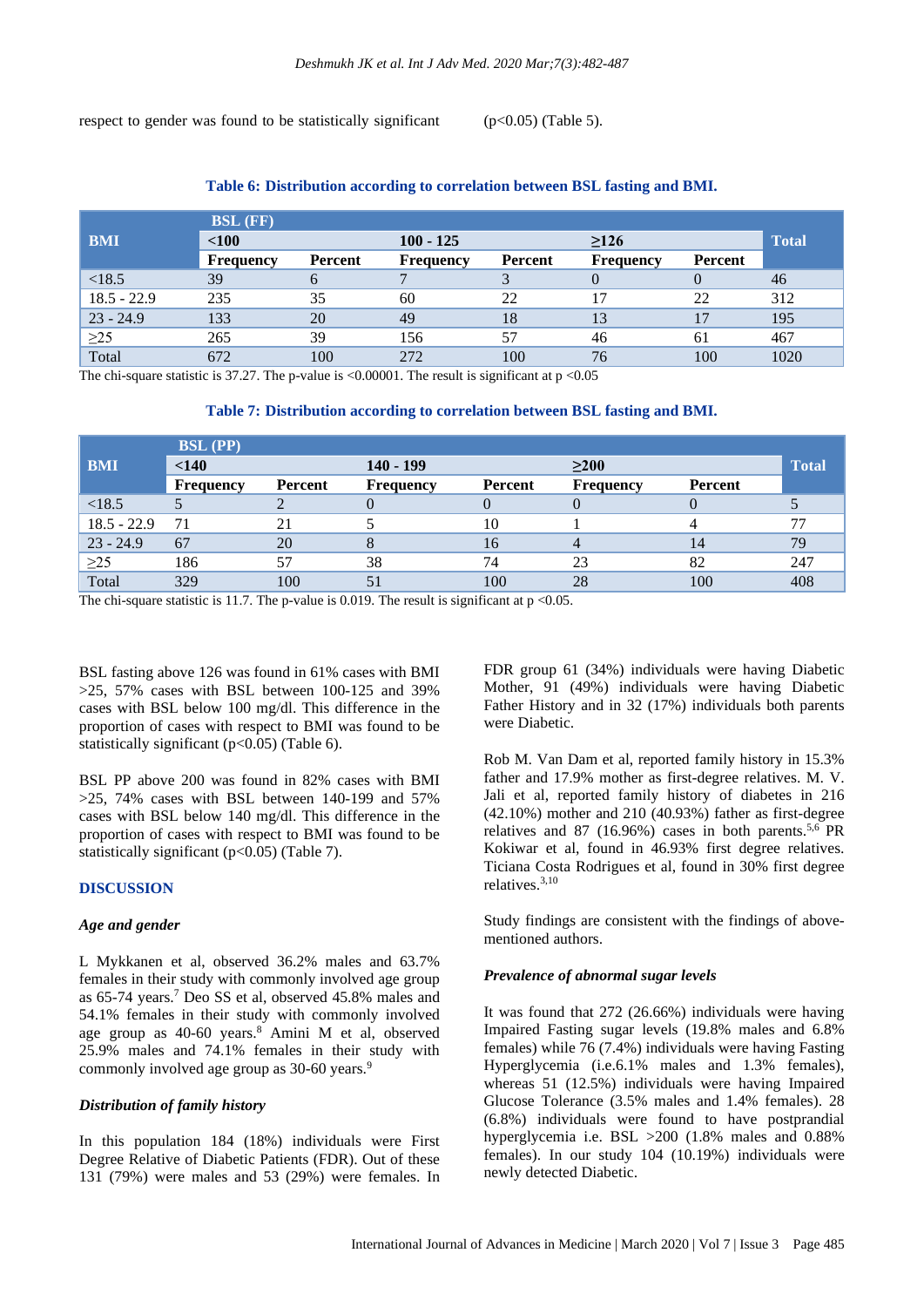Sudha S. Deo et al, reported IFG in 4.9% males and 3.6% females, IGT in 1.9% males and 1.8% females, diabetes in 9.2% males and 9.9% females.<sup>8</sup>

Simmi Dube et al, reported IFG in 4.61% males and 1.41% females. Fasting hyperglycaemia in 6.82% males and 0.70% females.<sup>4</sup>

#### *Prevalence of abnormal BMI*

In the studied population 195 (19.1%) individuals were overweight and 467 (45.8%) individuals were obese. Similar finding was found by MV Jali et al, 171 (33.33%) individuals were having normal BMI i.e. <25 and 342  $(66.67%)$  were having BMI <25.<sup>5</sup> Statistically 27.47% individuals were having BMI >25 whereas 9.7% individuals were having BMI <25 this finding was observed by PR Kokiwar et al.<sup>3</sup>

#### *Family history of diabetes*

Out of 76 subjects with BSL fasting more than 126 mg/dl, in 36 subjects there was no family history of diabetes, in 18 i.e. 24% cases both parents were diabetic, in 16 (21%) cases mother was found to be diabetic. There is statistically significant association was found between BSL fasting and family history (p<0.001). Out of 28 subjects with BSL postprandial more than 200 mg/dl, in 21 subjects there was no family history of diabetes and in 5 cases i.e. 17%, mother was found to be diabetic. There is statistically significant association was found between BSL PP and family history (p<0.001). L Mykkanen et al, Rob M. Van Dam et al, Arvind Kumar et al, MV Jali et al, had similar findings i.e. a strong association between family history of diabetes and plasma glucose levels.<sup>5-7,11</sup>

Maternal history has strong association for getting abnormal BSL levels as compared to a diabetic father as the RR of 9.82 (95% 4.84 to 19.95) in individuals with mother being diabetic, and RR of 1.54 (95% 0.68 to 3.87) of father being diabetic. But the major risk of FDRs getting diabetes in their future life is highest if both the parents are diabetic RR 28.75 (95% 12.37 to 66.80).

Similar finding was observed by Jorgen V. Bjornholt et al, were he had found RR of 6.89 for both the parents were diabetic and RR of 2.65 and 1.79 for diabetic mother and father respectively. 12

#### **CONCLUSION**

There is strong association between family history of diabetes and abnormal plasma glucose levels. Maternal history of diabetes plays as an important risk factor for developing diabetes than a history of diabetic father. When both the parents of an individual have diabetes, the individual is at a greater risk of getting diabetes than those of maternal history. There is also strong correlation between total body adiposity and high plasma glucose levels. As the age of individuals increases there are higher chances of the individual to have abnormal plasma glucose levels. The plasma glucose level does not vary with the gender of an individual.

*Funding: No funding sources Conflict of interest: None declared Ethical approval: The study was approved by the Institutional Ethics Committee*

#### **REFERENCES**

- K Park. Park's textbook of Preventive and Social Medicine. 19<sup>th</sup> Ed. India: M/s Banarsidas Bhanot Publisher; 2007:329.
- 2. World Health Organization. Fact sheet No. 312 November 2008. Available at: www.who.int. Accessed 25th November 2007.
- 3. Kokiwar PR, Gupta S, Durge PM. Prevalence of diabetes in a rural area of central India. Int J Diab Dev Ctries. 2007 Mar;27(1):8-10.
- 4. Dube S, Sharma VK, Dubey TN, Mehta A, Gour D. Screening for impaired fasting glucose and diabetes mellitus among people with major risk factors for type 2 diabetes mellitus. Inter J Diab Develop Countries. 2007 Jun 1;27(2):35-40.
- 5. Jali MV, Kambar S. Prevalence of diabetes amongst the family members of known diabetics. Int J Diab Dev Ctries. 2006 Jun;26(2):81-5.
- 6. van Dam RM, Boer JM, Feskens EJ, Seidell JC. Parental history of diabetes modifies the association between abdominal adiposity and hyperglycemia. Diab Care. 2001 Aug 1;24(8):1454-9.
- 7. Mykkänen L, Laakso M, Uusitupa M, Pyörälä K. Prevalence of Diabetes and Impaired Glucose Tolerance in Elderly Subjects and Their Association With Obesity and Family History of Diabete. Diab Care. 1990 Nov 1;13(11):1099-105.
- 8. Deo SS, Zantye A, Mokal R, Mithbawkar S, Rane S, Thakur K. To identify the risk factors for high prevalence of diabetes and impaired glucose tolerance in Indian rural population. Inter J Diab Develop Countries. 2006 Jan 1;26(1).
- 9. Janghorbani M, Amini M, Willett WC, Gouya MM, Delavari A, Alikhani S. First nationwide survey of prevalence of overweight, underweight, and abdominal obesity in Iranian adults. Obesity. 2007 Nov;15(11):2797-808.
- 10. Rodrigues TD, Canani LH. Family history of type 2 diabetes is associated with metabolic syndrome in obese female subjects. Revista HCPA. Porto Alegre. 2008;28(2):81-4.
- 11. Kumar A, Tewari P, Sahoo SS, Srivastava AK. Prevalence of insulin resistance in first degree relatives of type-2 diabetes mellitus patients: A prospective study in north Indian population. Ind J Clini Biochem. 2005;20(2):10-7.
- 12. Bjørnholt JV, Erikssen G, Liestøl K, Jervell J, Thaulow E, Erikssen J. Type 2 diabetes and maternal family history: an impact beyond slow glucose removal rate and fasting hyperglycemia in